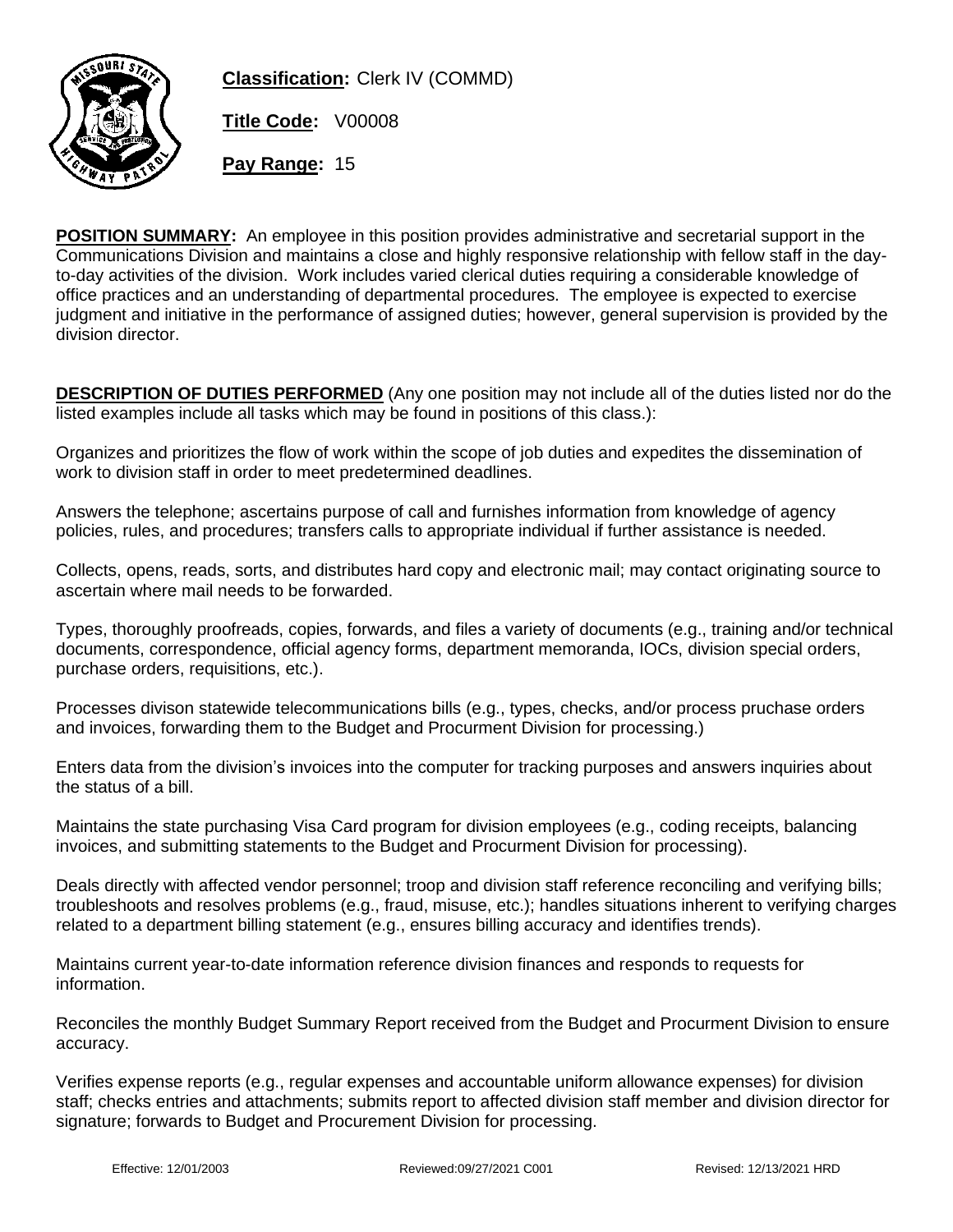## **Classification:** Clerk IV (COMMD) **Page 2**

Schedules appointments and meetings for division staff, assembles materials for meetings, secures meeting room, procures equipment, etc., necessary to conduct meetings.

Checks supplies in storage area and prepares a requisition for supplies and forms; receives and processes requests from division staff reference supply needs; stocks supplies upon delivery.

Establishes, maintains, and purges files as needed; archives materials to ensure they are available per state auditing procedures.

Maintains records for GHQ Communications tower leases, personnel files, invoices, and correspondence.

Performs other related work as assigned.

## **REQUIRED KNOWLEDGE, SKILLS, AND ABILITIES:** Considerable knowledge of business English, spelling, and arithmetic.

Considerable knowledge of modern office practices, procedures, and equipment.

Considerable knowledge of software programs (i.e., MSWord, Excel, Outlook, PowerPoint, etc.).

Ability to apply and interpret departmental policies and procedures utilizing forms specific to the Patrol.

Ability to organize and plan work effectively.

Ability to maintain, update, and purge various records, files, and databases (to include spreadsheets and appropriate back-ups).

Ability to process a bills for payment.

Ability to properly disseminate information in a timely manner.

Ability to keep a log of the division budget.

Ability to deal effectively and provide assistance to others. Ability to collect, open, read, sort, and distribute mail.

Ability to prepare and package materials and arrange for shipping.

Ability to type, thoroughly proofread, copy, forward, and file a variety of documents detailed in the description of duties.

Ability to check and process purchase orders and invoices.

Ability to deal with questions from auditors reference work performed and records retained.

Ability to make calendar entries, track deadlines, and perform work noted.

Ability to check supplies in storage area and place orders to replenish.

Ability to schedule appointments for division staff, as needed.